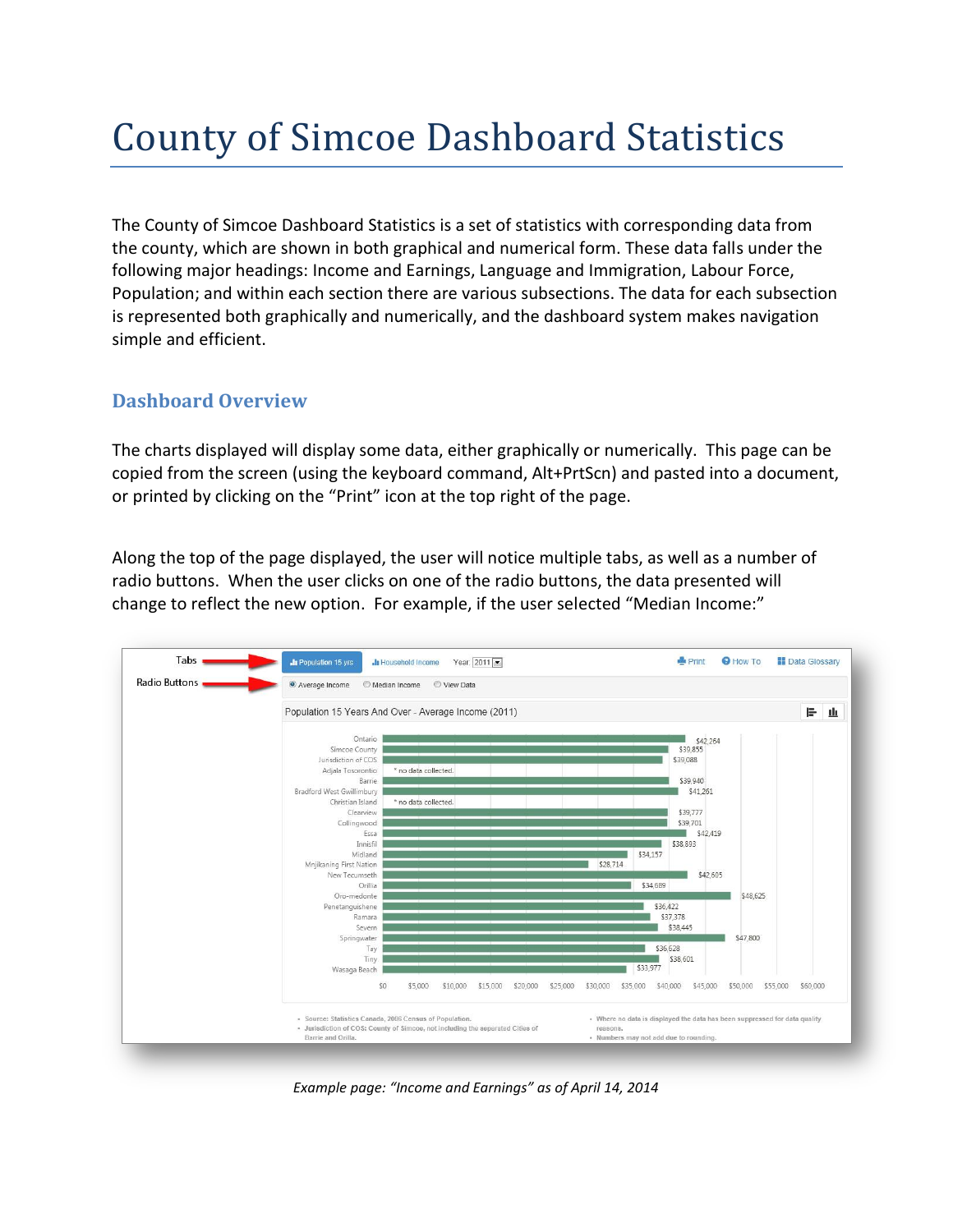Similarly, when one clicks a new tab along the top, such as "Household Income," the data will change again, as do the radio button options provided.



If the "View Data" button is selected, the user will be presented with the numerical values/table view of the data rather than a graphical representation, as shown below.

| <b>In Population 15 yrs</b><br>Year: 2011 -<br>-In Household Income                                                                                             |                                                                                                                                  | <b>Print</b> | <b>O</b> How To | <b>Data Glossary</b> |
|-----------------------------------------------------------------------------------------------------------------------------------------------------------------|----------------------------------------------------------------------------------------------------------------------------------|--------------|-----------------|----------------------|
| Median Income<br>O View Data<br>Average Income                                                                                                                  |                                                                                                                                  |              |                 |                      |
| Location                                                                                                                                                        | Average                                                                                                                          |              | Median          |                      |
| Ontario                                                                                                                                                         | \$42,264                                                                                                                         |              | \$30.526        |                      |
| Simcoe County                                                                                                                                                   | \$39,855                                                                                                                         |              | \$30,715        |                      |
| Jurisdiction of COS                                                                                                                                             | \$39,088                                                                                                                         |              | \$30,454        |                      |
| Adjala Tosorontio                                                                                                                                               | \$0                                                                                                                              |              | \$0             |                      |
| Barrie                                                                                                                                                          | \$39,940                                                                                                                         |              | \$30,838        |                      |
| <b>Bradford West Gwillimbury</b>                                                                                                                                | \$41,261                                                                                                                         |              | \$33,327        |                      |
| Christian Island                                                                                                                                                | \$0                                                                                                                              |              | S <sub>0</sub>  |                      |
| Clearview                                                                                                                                                       | \$39,777                                                                                                                         |              | \$31,356        |                      |
| Collingwood                                                                                                                                                     | \$39,701                                                                                                                         |              | \$29,330        |                      |
| Essa                                                                                                                                                            | \$42,419                                                                                                                         |              | \$37,157        |                      |
| Innisfil                                                                                                                                                        | \$38,893                                                                                                                         |              | \$31.204        |                      |
| Midland                                                                                                                                                         | \$34,157                                                                                                                         |              | \$25.013        |                      |
| Mnjikaning First Nation                                                                                                                                         | \$28,714                                                                                                                         |              | \$20,628        |                      |
| New Tecumseth                                                                                                                                                   | \$42,605                                                                                                                         |              | \$35,920        |                      |
| Orillia                                                                                                                                                         | \$34,689                                                                                                                         |              | \$27,428        |                      |
| Oro-medonte                                                                                                                                                     | \$48,625                                                                                                                         |              | \$36,346        |                      |
| Penetanguishene                                                                                                                                                 | \$36,422                                                                                                                         |              | \$27.229        |                      |
| Ramara                                                                                                                                                          | \$37,378                                                                                                                         |              | \$30,018        |                      |
| Severn                                                                                                                                                          | \$38,445                                                                                                                         |              | \$31.929        |                      |
| Springwater                                                                                                                                                     | \$47,800                                                                                                                         |              | \$33,653        |                      |
| Tay                                                                                                                                                             | \$36,628                                                                                                                         |              | \$29.595        |                      |
| Tiny                                                                                                                                                            | \$38,601                                                                                                                         |              | \$29,332        |                      |
| Wasaga Beach                                                                                                                                                    | \$33,977                                                                                                                         |              | \$25,229        |                      |
| · Source: Statistics Canada, 2006 Census of Population.<br>- Jurisdiction of COS: County of Simcoe, not including the separated Cities of<br>Barrie and Orilla. | • Where no data is displayed the data has been suppressed for data quality<br>reasons.<br>· Numbers may not add due to rounding. |              |                 |                      |